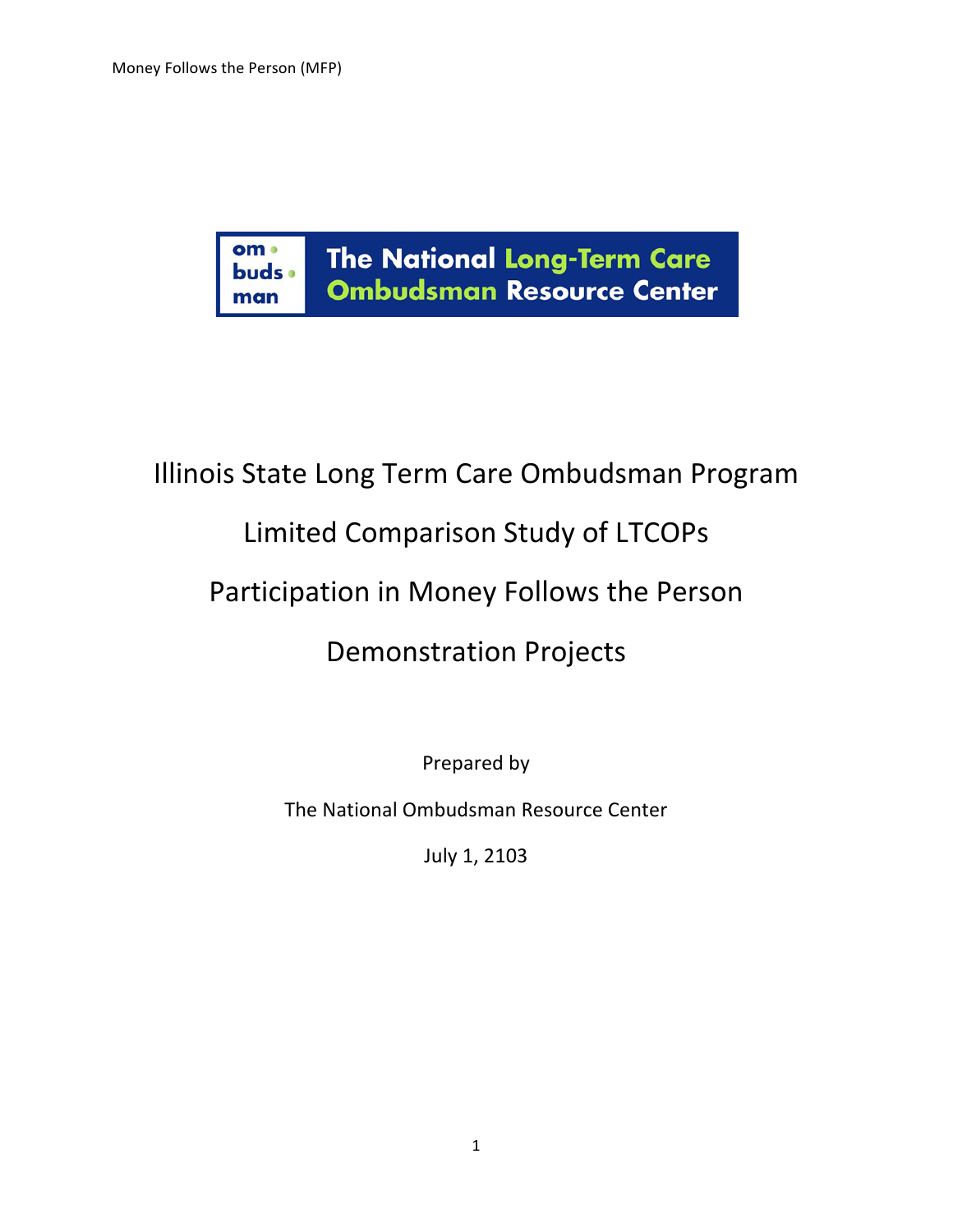## Outline

Executive Summary Recommendations for Illinois' Consideration Money Follows the Person (MFP) States' Comparison Summary Georgia (GA) LTCOP MFP New Jersey (NJ) LTCOP MFP Ohio (OH) LTCOP MFP Oklahoma (OK) LTCOP MFP Appendix List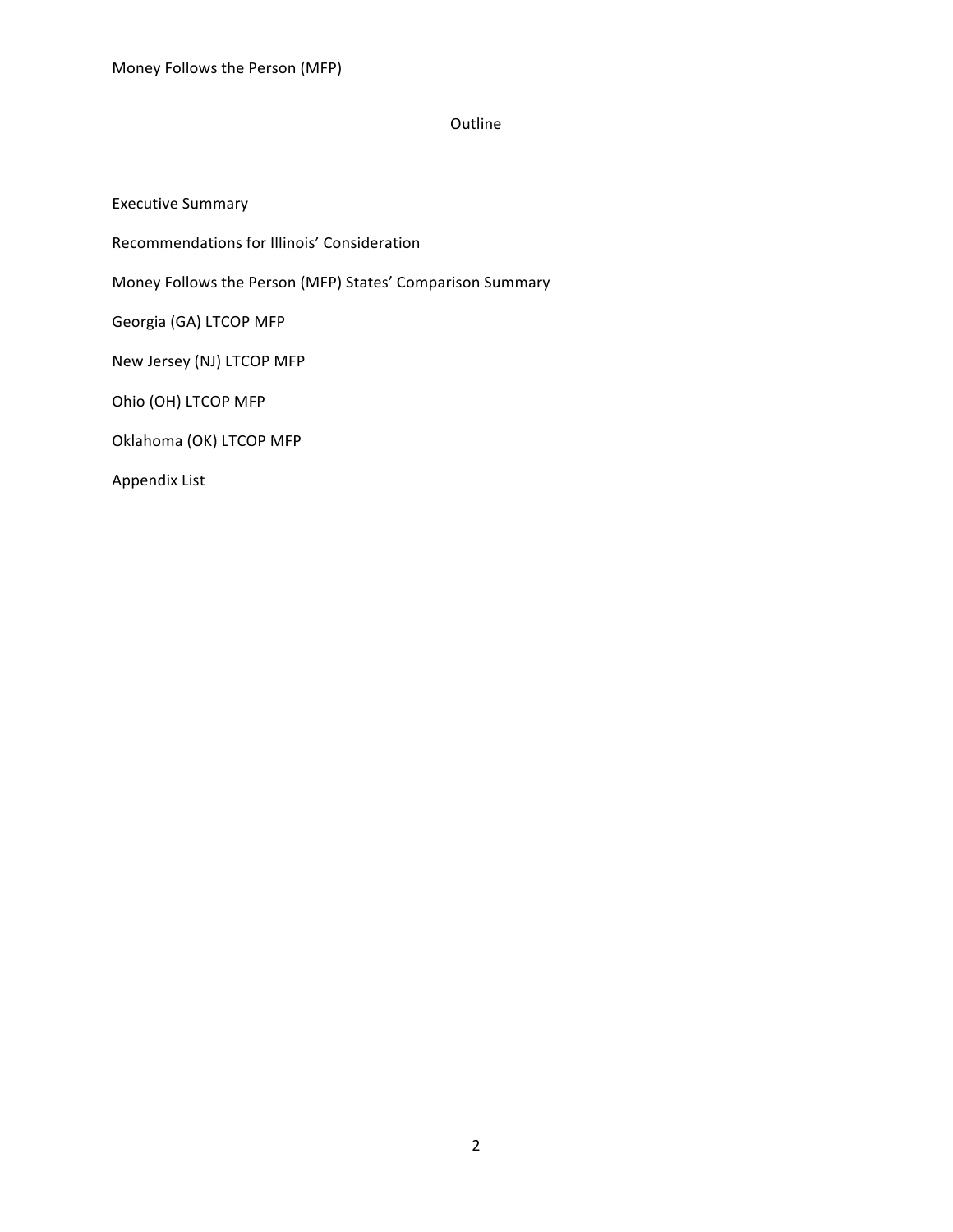#### **Executive Summary**

The National Ombudsman Resource Center (NORC) on behalf of the Illinois (IL) Long Term Care Ombudsman Program (LTCOP) conducted a limited, comparison survey and study of the role of LTCO programs in MFP demonstration projects in the states of Georgia (GA), Illinois (IL), New Jersey (NJ), Ohio (OH), and Oklahoma (OK). Nationwide fourteen (14) state LTCOPs<sup>1</sup> participate in the MFP project. They receive reimbursement from state and/or Medicaid funds. For purposes of this study, GA and OH LTCOPs were chosen because of their longevity in the participation in the MFP project and their similarities to the geographic size and population of IL. The states of NJ and OK were chosen as models of state LTCOPs focusing solely on the MFP responsibilities of outreach, long term care facility (LTCF) and resident education, community education, and referrals to the MFP transition coordinating agencies.

Interviews with state LTCO staff were conducted and materials relevant to MFP were collected. This document contains synopses of the GA, NJ, OH and OK LTCOPs participation in their respective state MFP demonstration projects. In some states MFP is known by other program names and is referenced by their states' preferred name. States' LTCOP MFP materials, policies, training documents, budgets, and measures/data are listed in the appendix and are made available on a thumb drive due to the length and number of documents.

<sup>&</sup>amp;&&&&&&&&&&&&&&&&&&&&&&&&&&&&&&&&&&&&&&&&&&&&&&&&&&&&&&&&&&&  $<sup>1</sup>$  NORC 2012 Query to State LTCOPs</sup>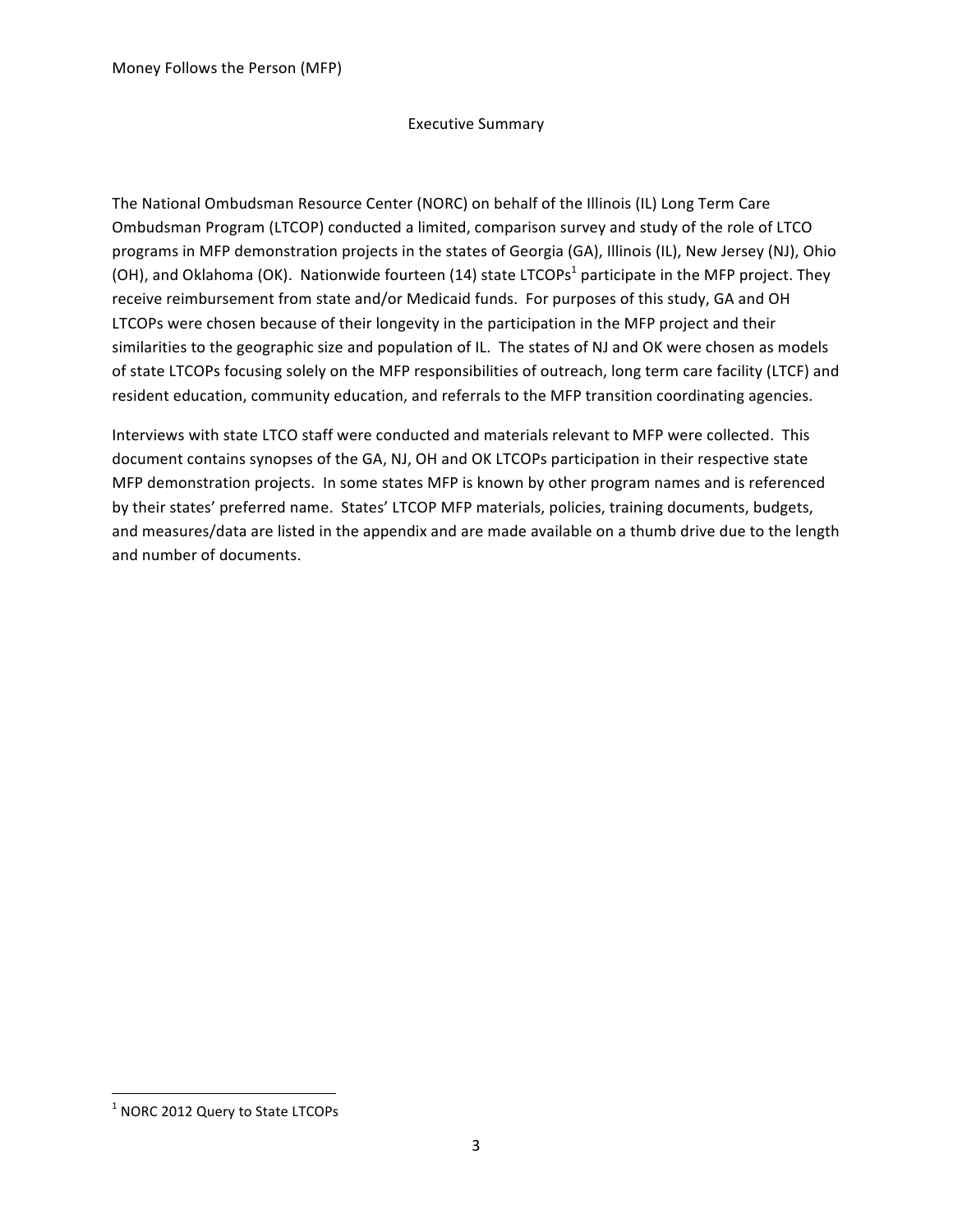#### Recommendations&

Currently, the LTCOP is providing outreach/education/referral services for the IL MFP using \$275,000 appropriated state funds. The allocation of the \$275,000 among the area agencies on aging (AAA) and regional LTCOPs is based on the intra-state funding formula using the number of long term care facilities (LTCF) and LTCF beds.

The State LTCOP staff has shared their concerns regarding the allocation of MFP funds, contract deliverables, and performance expectations of regional LTCOPs. Several recommendations with options are provided for consideration by the Office of the State Long Term Care Ombudsman Program (LTCOP). The options are not presented in order of suggested preference for one model or the other.

### Contracting and Allocation Options

- Make participation in the MFP activities (outreach/education/referral services) optional for the regional LTCOPs (OH model). Those regional LTCOPs volunteering to participate will be more motivated to accomplish the work. Statewide MFP outreach/education/referral services will still be achieved because other agencies and contractors have an obligation to do similar activities.
- Require all regional LTCOPs to do a minimum amount of MFP activities (GA model). Allocate a minimum base amount of funding to each regional LTCOP. Specify in the contract what the funds may be used for such as LTCO salaries and mileage reimbursement. Include contract language that the funds may not be supplanted for other budgeted LTCO funds. Mandate a specific number of activities to be accomplished per LTCF in the state fiscal year (SFY) (OK model). Example: minimal funding for minimal work may dictate that the programs provide two educational MFP events for each LTCF in the SFY.
- Retain a portion of MFP funds and allocate them to those regional LTCOPs that achieve predetermined higher MFP goals. This option provides an incentive for regional LTCOPs to do more MFP activities and to be rewarded. Contract language would specify what additional activities beyond the minimum must be achieved and at what point (e.g. as the fourth (4<sup>th</sup>) quarter of the SFY the additional funds will be granted.
- Retain a percentage of MFP funds at the state LTCOP for specific activities such as MFP training and development of MFP related publicity materials (NJ model).
- If it is allowable with state funds, consider developing and implementing a Fee-For-Service model for LTCO MFP activities (GA, OH, OK Medicaid reimbursement models). In this scenario, AAAs/LTCOPs would bill for services rendered and be reimbursed retroactively. In GA and OH, the regional LTCOPs contract directly with the state Medicaid agency as vendors. In OK the AAA/LTCOPs use a Fee-For-Service model invoicing the state unit on aging (SUA). The OK SUA then invoices the state Medicaid agency.

#### Data

Data requirements should be stated in the contract language for MFP activities. Timely and consistent entry of MFP data into Ombudsmanager is always important but especially if any of the options are chosen which provide additional funding for higher performance goals.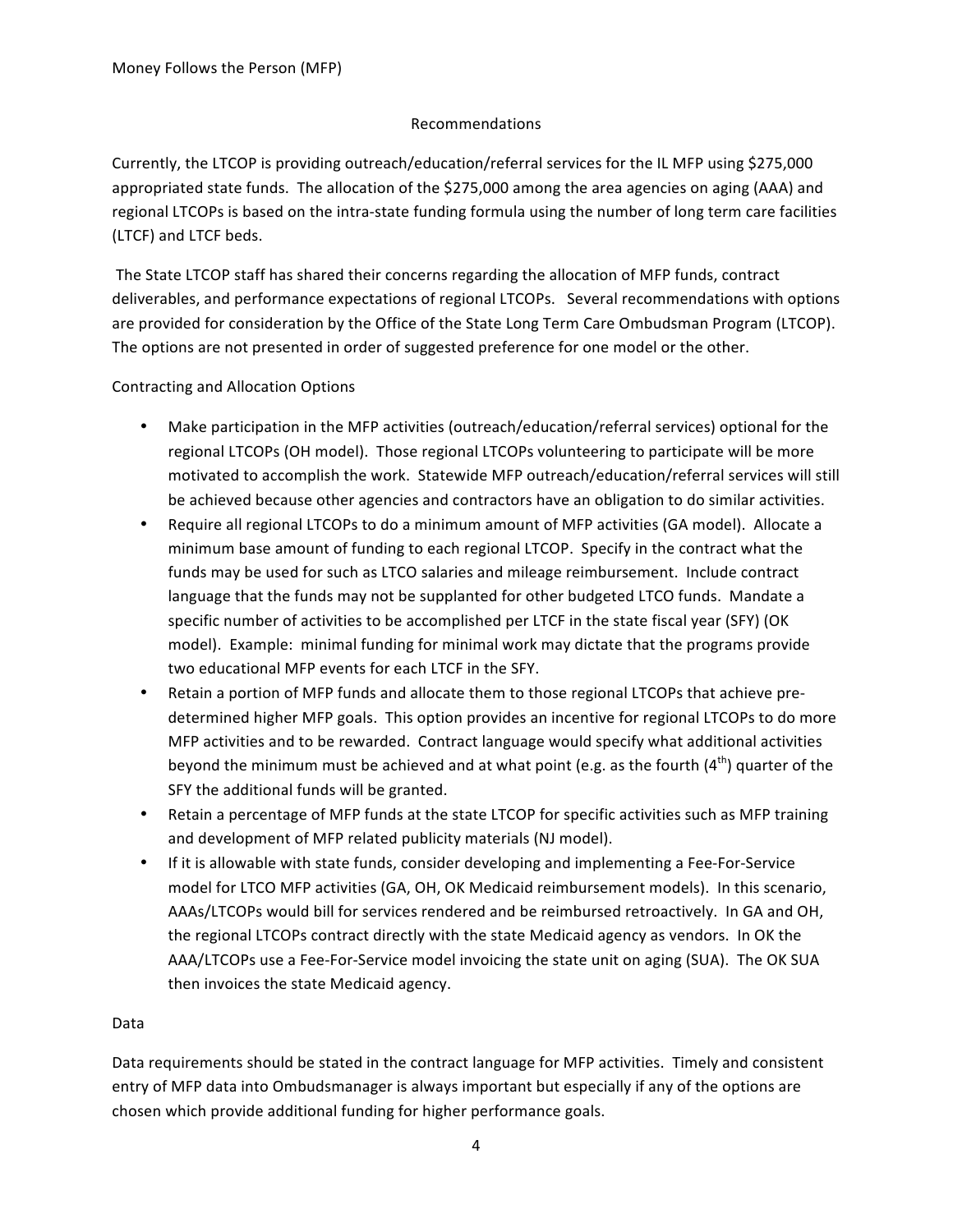- Detail MFP activity categories in Ombudsmanager. Align MFP activity categories with contract language.
- Two options for aligning data with reimbursement options
	- $\circ$  If the option is chosen to reward those programs doing additional, pre-determined MFP activities, by the completion of the 3<sup>rd</sup> quarter seventy-five percent (75%) of the required activities should be accomplished. The regional LTCOPs achieving the 75% mark by the 3rd quarter would receive the additional allocation during  $4<sup>th</sup>$  quarter. The regional LTCOPs not achieving the 75% mark by the  $3<sup>rd</sup>$  quarter would not receive the additional allocation in the  $4<sup>th</sup>$  quarter. The remaining funds retained at the state level would be allocated to the programs meeting the goals as stated in the contracts.

#### Medicaid Funding

State Medicaid agencies apply to the U.S. DHHS CMS to be a part of the Money Follows the Person (MFP) demonstration program. MFP administrative funds are reimbursed 100% (federal funds) by CMS. MFP administrative funds generally may be used for the following activities: information sharing to potential Medicaid enrollees, referrals, consultation, advocacy to assist potential Medicaid enrollees, tracking and reporting, and identification and reporting of suspected Medicaid fraud. MFP consumer services are funded at an agreed upon federal and state matching ratio. For example, the federal government may cover 75% of direct consumer services and state governments may provide the remaining 25% costs of direct consumer services.

In the comparison states (GA, NJ, OH and OK) the LTCOPs in agreement with their respective states' Medicaid agencies are using MFP administrative monies (100% federal funds) to fund the LTCOPs work in MFP outreach, education, consultation, referral, and advocacy for potential Medicaid recipients. In the states of GA and OH, the LTCOPs are also doing MFP Fee-for-Service activities such as Consumer Transition Services and Advocacy Services for MFP approved Medicaid consumers. The GA and OH Medicaid agencies provide the state match for the MFP consumers' direct services. The regional Ombudsman programs in GA and OH become approved Medicaid vendors and bill the state Medicaid agency directly for reimbursement for MFP transition and/or advocacy services.

In the CMCS Informational Bulletin dated June 18, 2013, Director Cindy Mann clarified to Medicaid State Directors the approval for Medicaid administrative funding availability for Long Term Care Ombudsman Program expenditures. Please note the distinction between MFP administrative funds (100% federal) and "regular" Medicaid administrative funds matching rate of 50/50.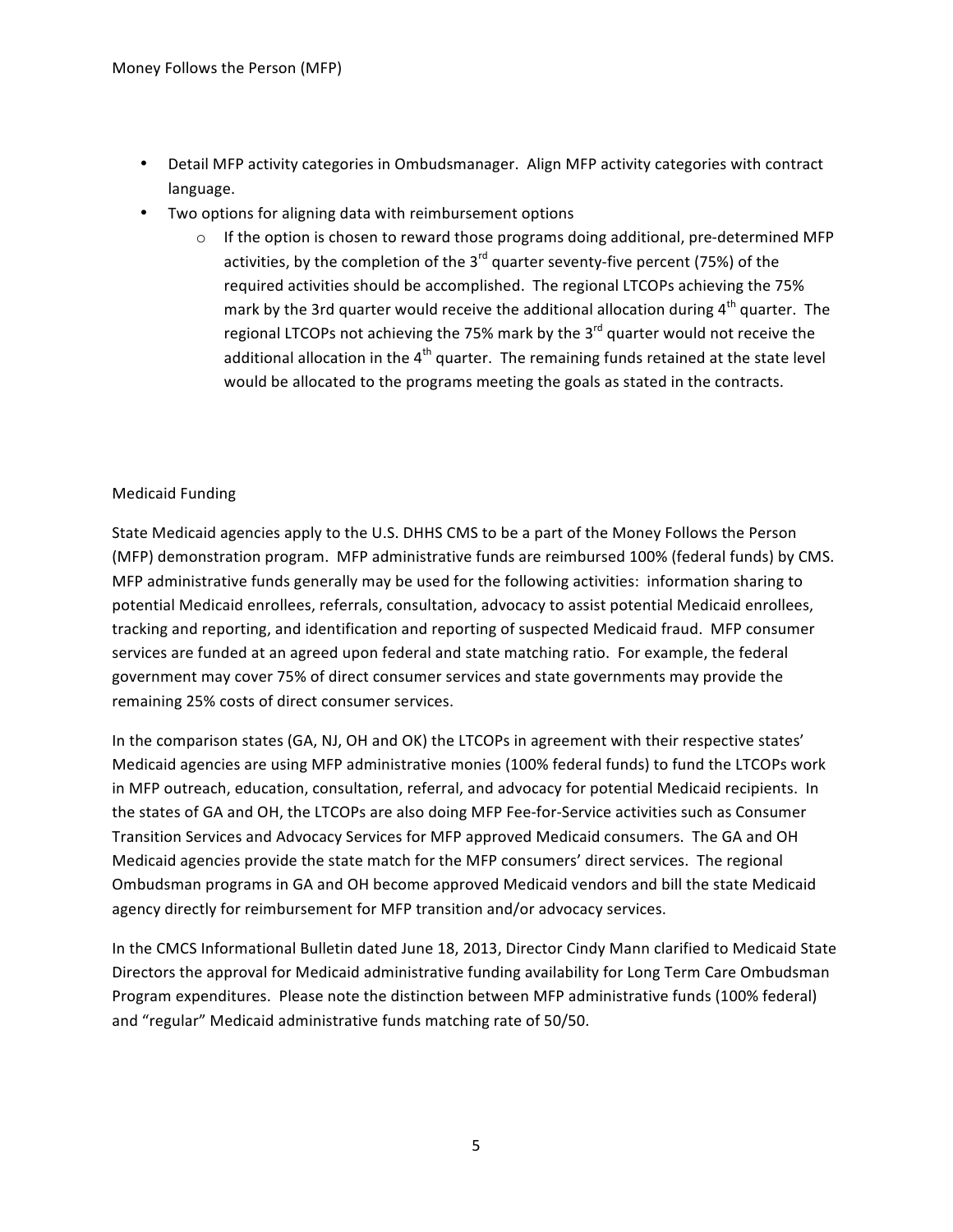#### Future Development of the LTCOP role with IL MFP Project

The State of Illinois is in the process of developing a Home Care Ombudsman Service and Managed Care Ombudsman service. These recommendations focus on the MFP project development possibilities which for some state LTCOPs has included Home Care Ombudsman services.

- Negotiate with Illinois Department of Healthcare and Family Services (HFS) to allocate a percentage of Medicaid administrative funds to be used by the State LTCOP to coordinate, train, and provide quality assurance oversight of the regional LTCOPs' MFP activities (GA and NJ models).
- Consider allocating MFP Medicaid administrative funds to the regional Ombudsman programs based on the numbers of certified Medicaid skilled nursing facilities and/or certified Medicaid beds in each region.
- Collaborate with IL HFS to allow regional LTCOPs to become Medicaid vendors approved to provide Fee-For-Service, Home Ombudsman Services to consumers who have transferred from LTCFs to home and community via MFP project (GA and OH models). MFP consumers should have a choice of Home Ombudsman/Advocate Services. It is not unusual in many states that the choice for Home Ombudsman/Advocate Services is with the LTCOP and the Independent Living Centers (ILC).
- Work in partnership with HFC to allow the regional LTCOPs to become Medicaid vendors approved to provide Fee-For-Service Transition Services for MFP consumers (GA and OH models).
- Any combination of these additional LTCOP responsibilities could be done over an agreed period of time; phased-in; and/or negotiated with specific regional LTCOPs (GA and OH models).
- Advice/Recommendations from other State LTCOPs include (1) do not narrow the scope of approved expenditures to one category (OK model); (2) negotiate staff time and expenses incurred by State LTCOP staff in training and quality assurance functions (OH model); and (3) prepare AAAs and subcontractors for the Fee-For-Service Medicaid reimbursement system (GA model).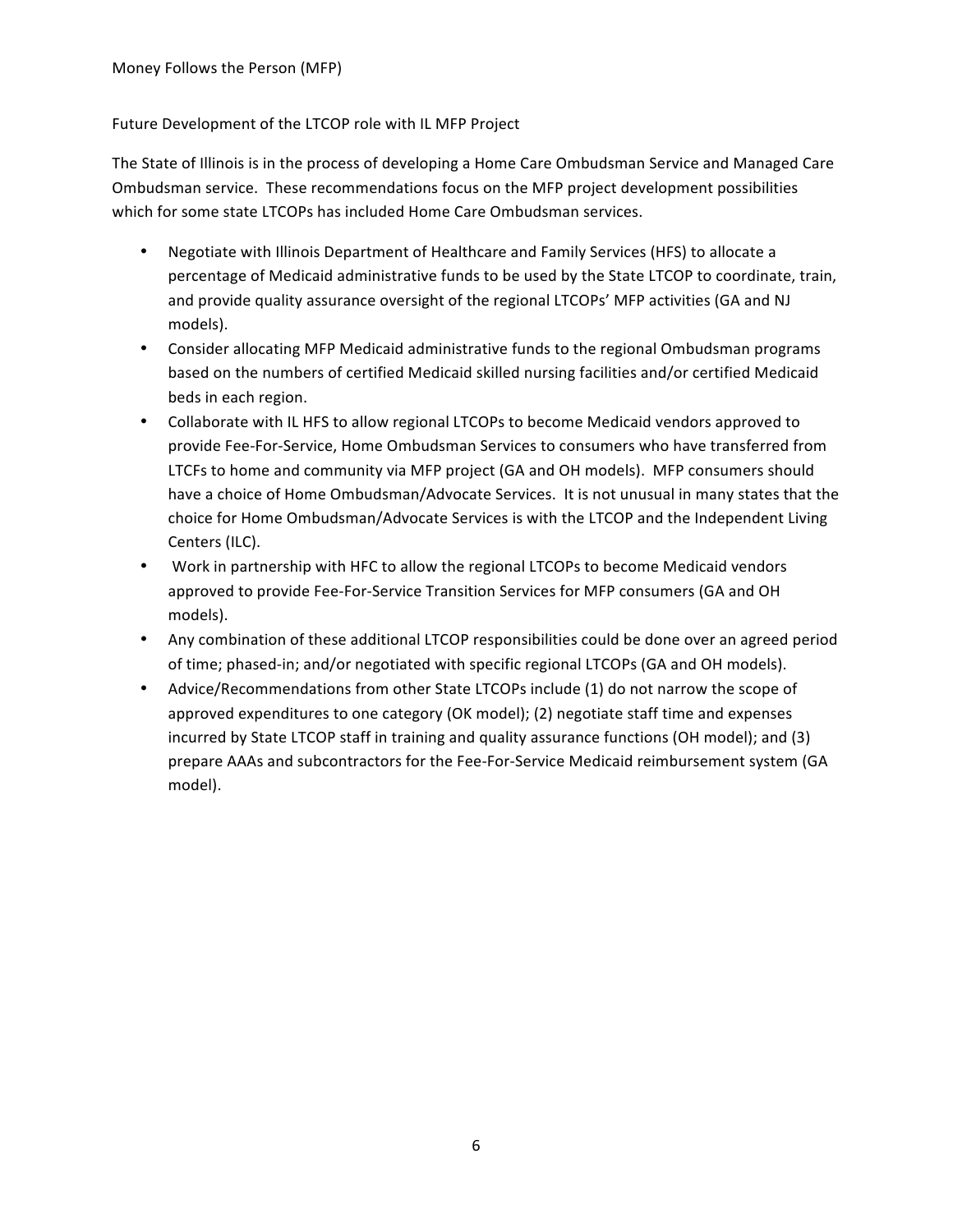| <b>MFP</b>              | <b>State</b><br>Office<br><b>Budget</b> | <b>State</b><br>Office<br><b>Staff</b> | <b>Education</b><br><b>Outreach</b><br>Referral | <b>Transition</b><br><b>Services</b> | Home<br>Ombudsman<br><b>Services</b> | <b>Medicaid</b><br><b>Fee For</b><br><b>Service</b> | <b>Medicaid</b><br><b>Admin</b><br><b>Allocated</b>                                                   | <b>State</b><br><b>Funds</b> | <b>Notes</b>                                                                      |
|-------------------------|-----------------------------------------|----------------------------------------|-------------------------------------------------|--------------------------------------|--------------------------------------|-----------------------------------------------------|-------------------------------------------------------------------------------------------------------|------------------------------|-----------------------------------------------------------------------------------|
| Georgia                 | yes                                     | 1 FTE                                  | yes                                             | No                                   | yes                                  | Yes. Max.<br>of \$1,800<br>per<br>consumer          | Yes.<br>\$161,200<br>for state<br>office.<br>\$12,400<br>for each<br>regional<br><b>LTCOP</b><br>(13) | no                           | State-wide<br>impl. of<br>Home<br>Ombudsm<br>Services<br>7/13                     |
| <b>New</b><br>Jersey    | yes                                     | 3 FTE<br>and 1<br>PT                   | yes                                             | No                                   | no                                   | no                                                  | Yes.<br>\$665k<br>annually                                                                            | no                           | Resp. for a<br>media,<br>publicity, 1<br>800#                                     |
| Ohio<br><b>Oklahoma</b> | no<br>no                                | no<br>no                               | no<br>yes                                       | Yes<br>No                            | yes<br>no                            | Yes. Max.<br>of \$6,000<br>per<br>consumer<br>no    | no<br>Yes. \$60k<br>annually<br>for<br>mileage<br>only                                                | no<br>no                     | Home<br>Ombudsm<br>services<br>start 7/13<br>Grant not<br>renewed y<br>for SFY'13 |
|                         |                                         |                                        |                                                 |                                      |                                      |                                                     |                                                                                                       |                              |                                                                                   |
| <b>Illinois</b>         | no                                      | no                                     | yes                                             | No                                   | no                                   | no                                                  | no                                                                                                    | Yes.<br>\$275k<br>annually.  |                                                                                   |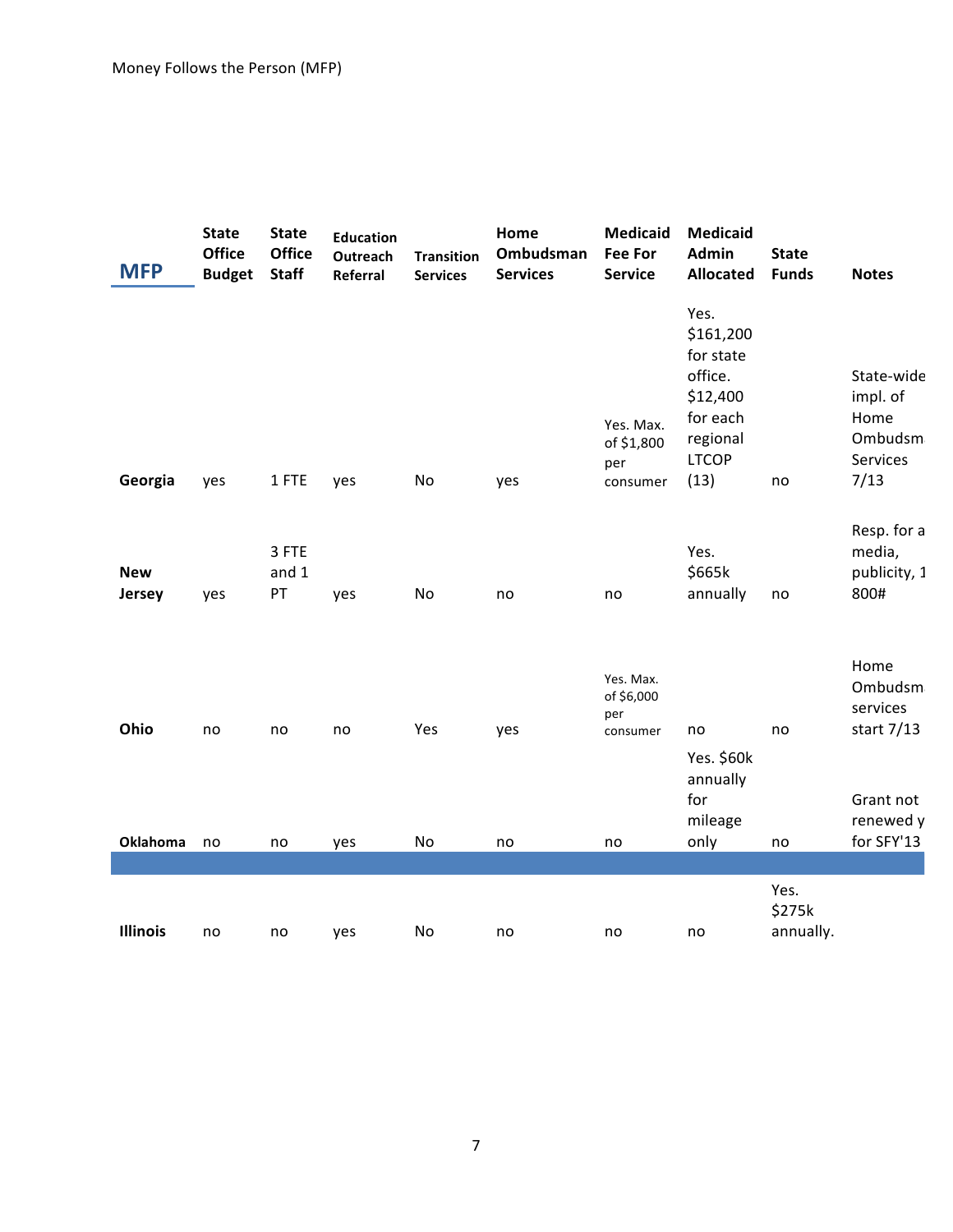### **Georgia LTCOP MFP**

The Georgia (GA) Office of the Long Term Care Ombudsman Program (LTCOP) began participating in the Money Follows the Person (MFP) program as *Home Care Ombudsmen (HCO)* in September, 2008 in three large geographical regions of the state. LTC Ombudsmen serve as HC Ombudsmen for MFP participants, providing regular contacts for the participants' health and safety as well as adjustment in the community. The HCO service is available to the participants for the 365 days of their participation in the MFP program. HC Ombudsmen advocate for MFP participants while they are waiting for discharge

from the facility and after transition to the community. The HCO contact the participants monthly, either in person or by phone. The HCO must have an in-person meeting with the participant during the first 30 days post transition, during the sixth month, and before the eleventh month.

The MFP program's community education efforts, outreach activities, and Section Q assistance is available through the regional LTCOPs statewide.

Beginning July 2013, LTCOP HCO advocacy services will be available throughout the state. In addition, some of the Independent Living Centers' staff will be trained to be HCO. Participants in the MFP program will have a choice of advocacy organizations beginning July 1, 2013.

#### Budget

The Office of the State LTCOP receives \$161,200 budgeted MFP funds annually. These funds are primarily used for one full time staff person to coordinate the HCO services, provide training to HCOs and to pay for the expenses of the training. Twelve of the thirteen (13) regional LTCOP receives \$11,273 each calendar year and the largest, urban regional LTCOP receives \$24,800. With these funds, the regional LTCOPs provide: education about MFP, information and assistance with Minimum Data Set Section Q issues, complaint resolution, and advocacy for each resident's right to receive care in the least restrictive setting possible. Total funds allocated for the LTCOP HCO services are \$326,048.00 annually. The total MFP budget does not include the fee for service reimbursement.

The three regional LTCOPs which provide HCO services to participants (once the participant moves to the community) bill the Department of Community Health, Division of Medicaid on a fee-for-service basis per participant. They may bill at an hourly rate of \$150 billable in quarter hour (.25) increments. Each MFP participant is limited to \$1,800.00 dollars of HCO services during their 365 days of MFP participation. MFP participants are permitted to use more than one hour of HCO services in a month. If the participant uses up their budgeted \$1,800, the participant must request additional funds if the participant needs more HCO services. The approved proposal for the years 2012 through 2016 provided that the money for LTCOP MFP HCO services will increase 10% each year.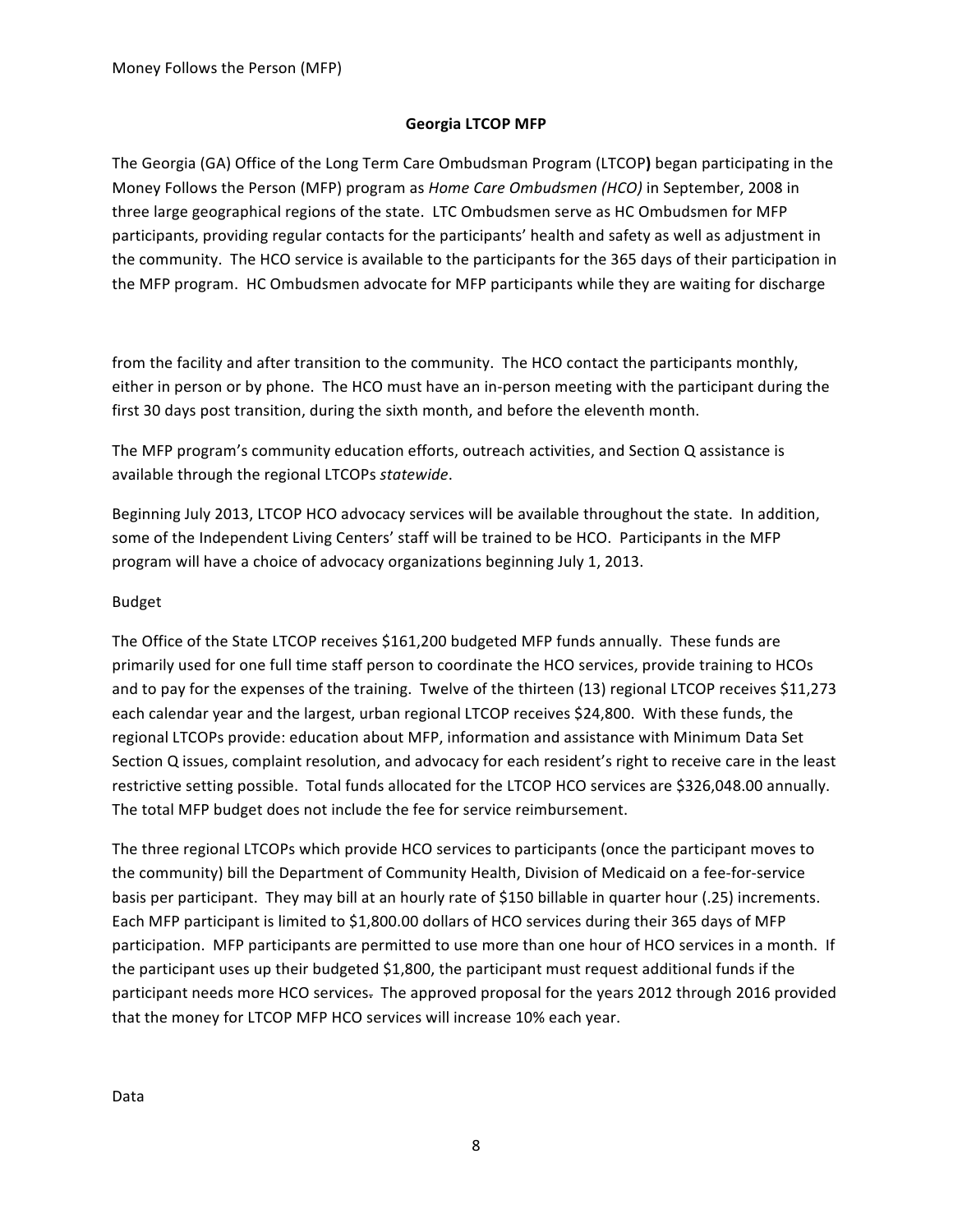Electronic data on HCO work and activities while the participant is still in the facility and once the participant moves to the community has been available through the Aging Information Management System (AIMS) since January, 2012. Data are collected on the following: Consultations; Outreach activities; Referrals; Attendance at resident council meetings; Routine visits; Technical assistance; and Post transition assistance. Of the entire menu of MFP program services, the HC ombudsmen are used the most. The hypothesis is that LTC residents have a level of trust with LTCO that the participant wants to continue in the community.

Georgia LTCOP MFP data, along with a quality review by the Georgia State University Health Policy Center, is included in the Appendix. The graph below depicts the gradual roll-out of HCO advocacy services for MFP participants in three regions of the state.

| Total # Served in the Community | Count |
|---------------------------------|-------|
| <b>FY09</b>                     | 25    |
| <b>FY10</b>                     | 320   |
| <b>FY11</b>                     | 844   |
| <b>FY12</b>                     | 819   |
| Total                           | 2008  |
|                                 |       |

# **MFP Contact post Transitions from FY09 through FY12**

#### **Training**

The Office of the State LTCOP hosts the MFP training for Home Care Ombudsmen, inviting state staff with Aging Disability Resource Connections (ADRC), Medicaid Home and Community Based Services (HCBS), MFP, Adult Protective Services, Senior Medicare Patrol, the State Health Insurance Counseling Program and others. The training includes two days of classroom training and quarterly webinar training. On-line LTCO training for the MFP program is being developed. Class room training may take place twice annually in the near future. The training and Medicaid policy manual is available in Appendix.

#### New Jersey (NJ) LTCOP MFP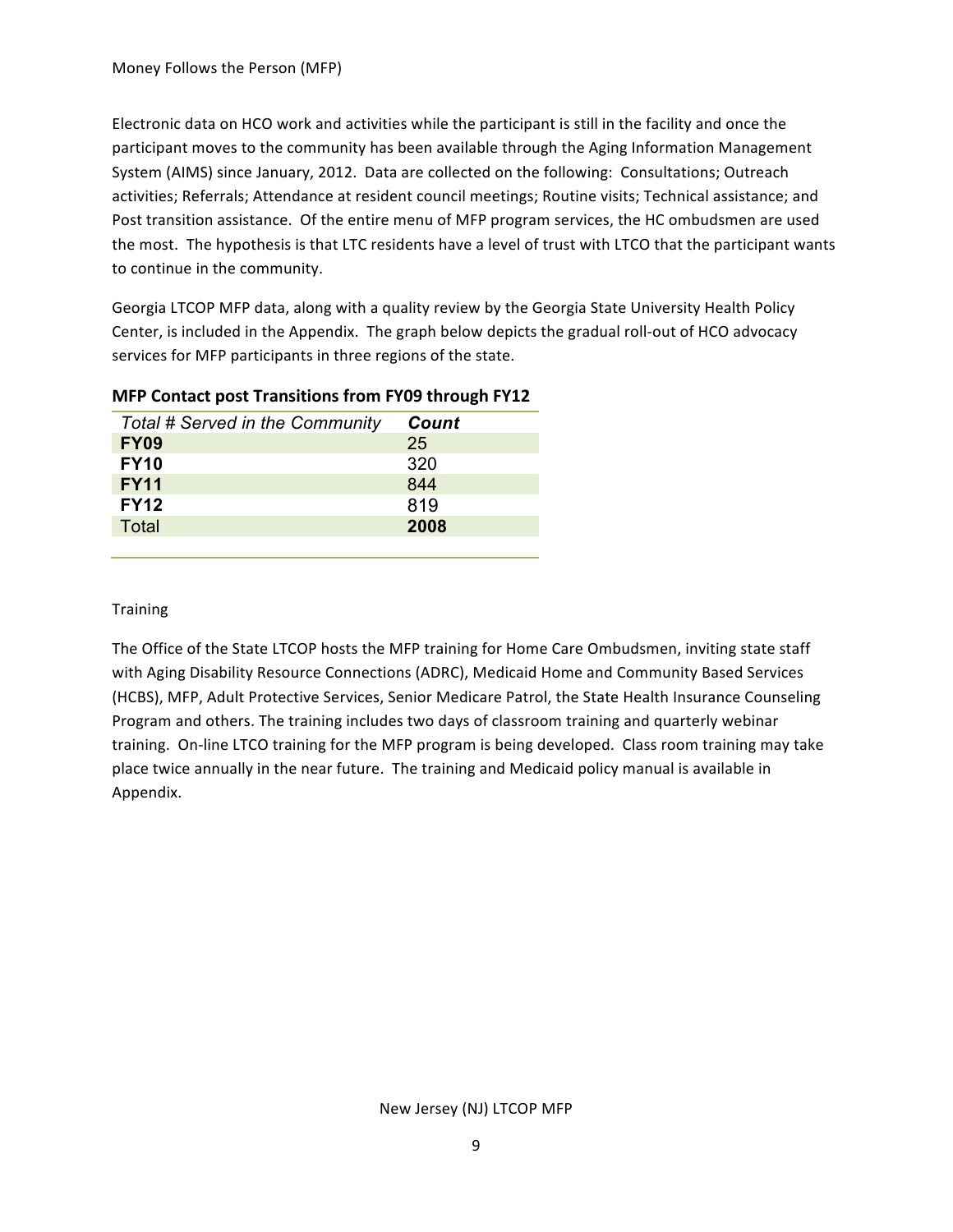The New Jersey Ombudsman Office for the Institutionalized Elderly (NJ OOIE)'s role in the state's Money Follows the Person (MFP) project, *I Choose Home-NJ* includes:

Educating residents and their families about community care options;

Informing and educating nursing facility staff about the MFP Demonstration Project;

Re-educating nursing facility staff about the SNF/NF MDS 3.0 Section Q Assessment Tool and ensuring proper follow-ups are conducted;

Referring potential ICH-NJ candidates to the Assistant Project Director for assessment and possible transition; and Educating the larger community about the availability and advisability of communitybased options.

#### State Partners

*I Choose Home NJ* is a collaboration between two agencies and several divisions of state government, including: Office of the Ombudsman for the Institutionalized Elderly and the Department of Human Services' Division of Developmental Disabilities, Division of Disability Services, and Division of Aging Services.

### OOIE/*I%Choose%Home%NJ* Staff

1 Director of Outreach and Advocacy

- 4 Outreach and Advocacy Coordinators
- 1 Administrative Support Specialist

OOIE *I Choose Home NJ* staff are fully dedicated to the MFP project. If they observe or are told of a complaint by a resident that is unrelated to transition/ICH, the Outreach and Advocacy Coordinators (OAC) document the concern and refer it to the Long Term Care Ombudsman (LTCO) for investigation/advocacy follow up.

#### **Marketing Materials**

#### Effective July 1, 2013, the program website will be

www.ichoosehome.nj.gov<http://www.ichoosehome.nj.gov. Marketing materials are being developed for print, radio, and television media. Collateral materials such as pens, pads, and magnets are also being produced for public outreach.

The marketing flyer for the program is in the Appendix.

#### Contacts/Communication

A dedicated 1-800 number routes people seeking more information about *I Choose Home NJ* directly to support staff. The website will also feature a page for consumers to submit inquiries to the program.

#### **Training Activities**

Social workers in facilities are being training about the program and eligibility criteria. Outreach Coordinators are visiting each facility in their catchment area (approximately 90 facilities) twice annually. For every facility visit, the Coordinator makes an appointment with the social worker, asking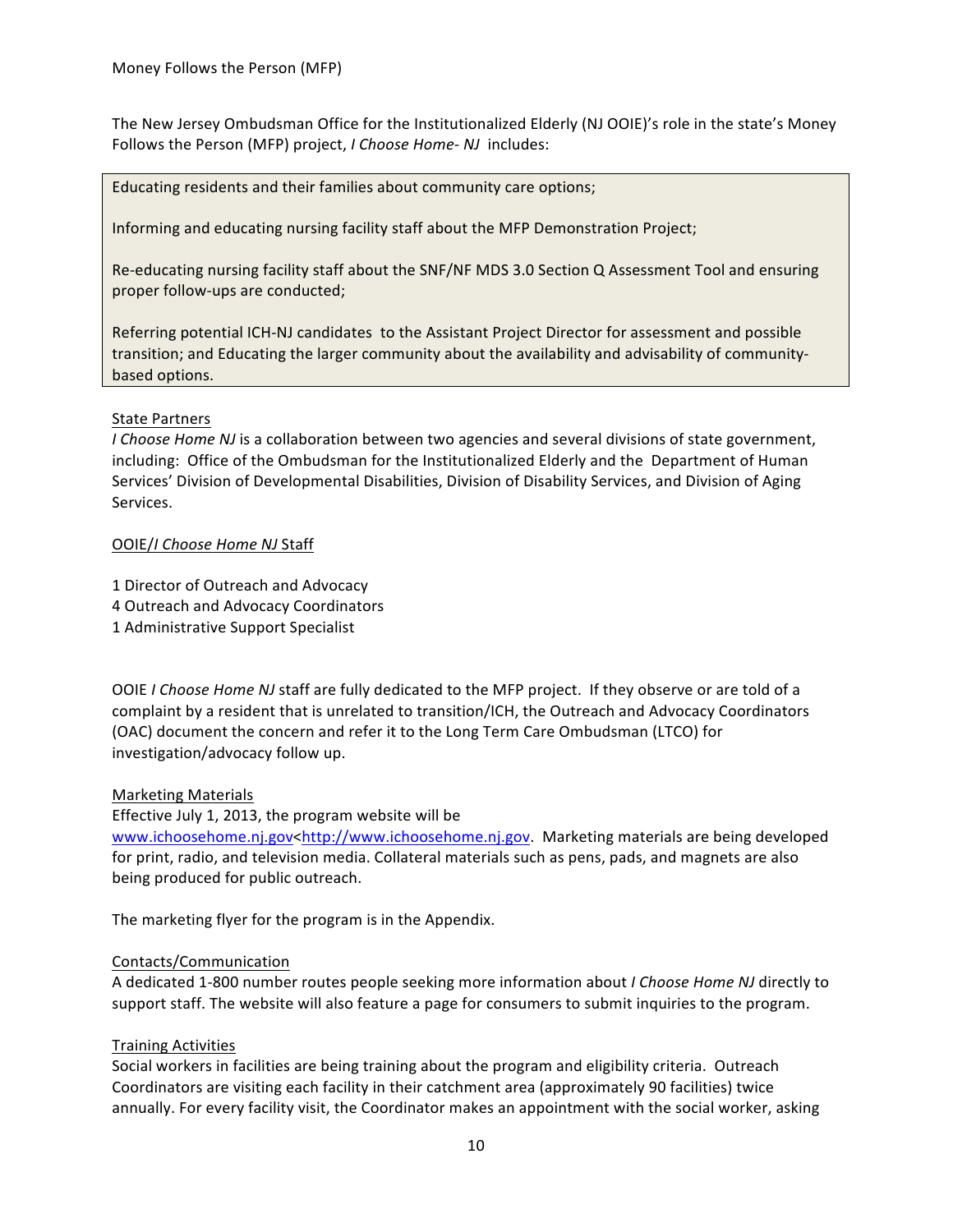that the facility Administrator and Director of Nursing also be present. Staff has also begun reaching out to hospital social workers to spread the message about *I Choose Home* before patients are transferred to a nursing facility.

## Ombudsman Volunteer Advocates

All OOIE Volunteer Advocates (approximately 200) are trained on the program and continue to receive training at each quarterly meeting. Volunteers are asked to identify residents in assigned facilities who may be interested in and appear eligible for the program. Volunteers are also asked to distribute information about ICH-NJ in their facility.

# Outreach Activities/Events

Outreach events have largely focused on exhibiting and presenting at large professional organization conferences/events/symposia. Outreach efforts are being expanded to more community-based events. Staff is coordinating with Aging Disability Resource Centers (ADRCs) in each county and partnering with local groups and faith based organizations for outreach events.

### Budget

| MFP Statewide Outreach and Advocacy Supervisor            | \$75,425    | 100% | \$75,425     |
|-----------------------------------------------------------|-------------|------|--------------|
| MFP Statewide Outreach and Advocacy Specialist (4) (OOIE) | \$65,476.00 | 100% | \$261,904.00 |
| MFP Support Staff (OOIE)                                  | \$29,465.00 | 100% | \$29,465.00  |
| MFP Marketing Expert (OOIE)                               | \$85,000    | 20%  | \$17,000     |

The annual operating budget for the OOIE MFP *I Choose Home NJ* is \$592,000, which covers the cost of salaries, fringe, travel, conferences and supplies for OOIE/ICHNJ staff. Additional start-up funding is available to implement a marketing plan which includes website development, production of a public service announcement, printing of marketing materials and collateral items, and advertising. The project has approval to operate through 2016 and is funded through 2020.

# Goals/Measures

Goals are tied to numbers of referrals and transitions from facilities to the community. Additional measures include: numbers of community/education events; numbers of media promotions; and attendance/presentations at industry conferences. The OOIE *I* Choose *Home* portion of the MFP project begin in 2013. Measures will be refined as part of their continuous quality improvement process.

Ohio (OH) LTCOP MFP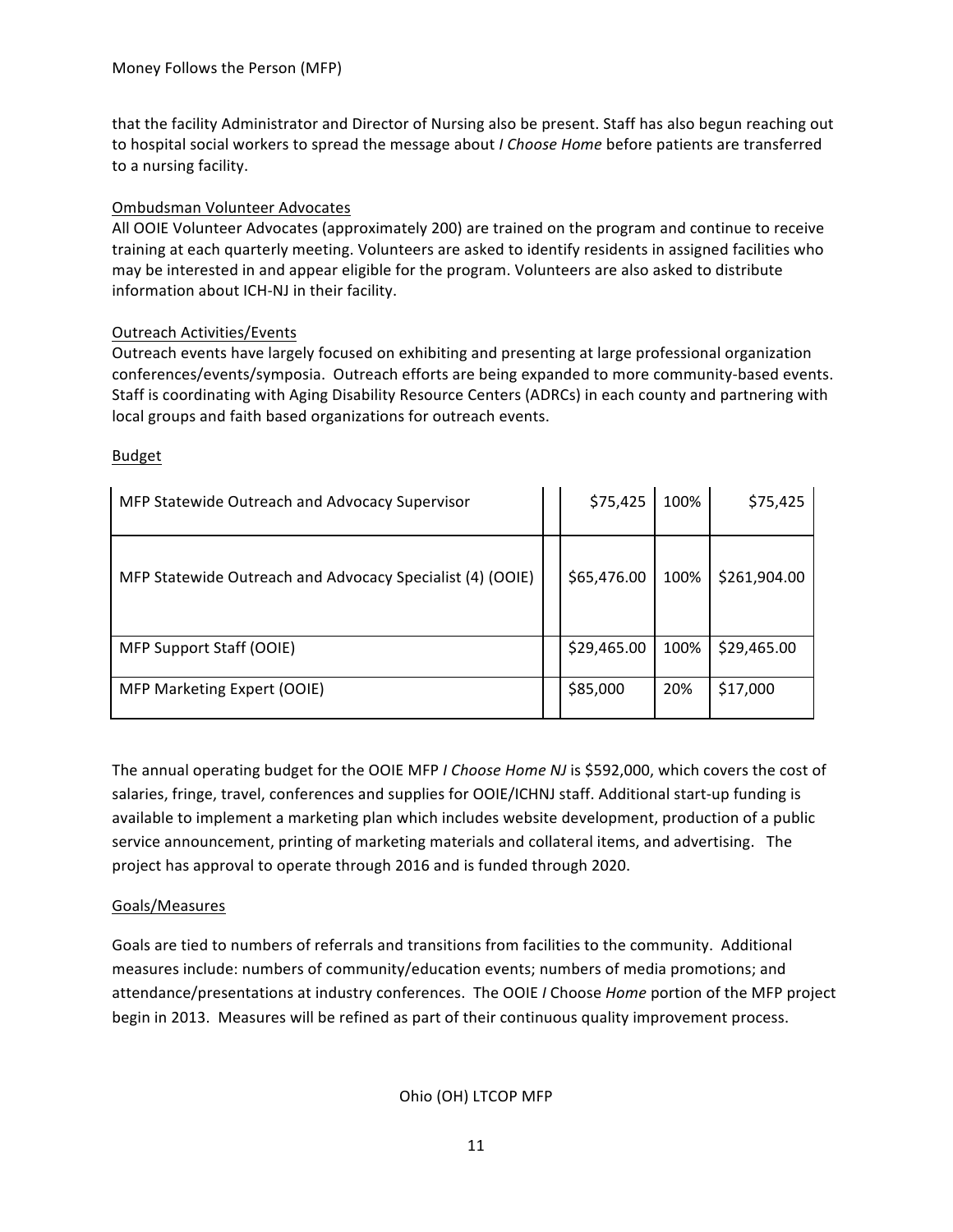The Ohio Office of the State Long Term Care Ombudsman Program (OH LTCOP) has been an active partner in the Home Choice (MFP) program. The twelve regional LTCOPs have a choice as to whether or not they do the Medicaid reimbursed fee-for-service Home Choice work. Nine of the twelve LTCOPs agreed to participate in Home Choice.

The Ohio State LTCOP does not receive any administrative funds to assist in managing the regional LTCOP's responsibilities in the Home Choice program. However the state LTCOP does do the quality assurance work relevant to reviewing the work of Home Choice LTCOP records. The MFP work of informing, educating, and assisting residents in leaving a long term care facility (LTCF) is considered a "regular" part of LTCO work in Ohio. According to Beverley Laubert, State LTCO, the state LTCOP may in the near future begin to get Medicaid MFP administrative funds.

Each participating regional LTCOP has an agreement with the OH Medicaid agency to provide transitional coordination services. Examples of other contractors approved to do MFP transitional work are State Independent Living Centers (SILC), Easter Seals, and Catholic Social Services. An example of the Ohio Department of Medicaid, Ohio Home Choice Demonstration Program, Transition Coordination Application and Time Limited Agreement is in the Appendix .

# LTCOP Home Choice Responsibilities and Reimbursement

The Home Choice consumer may choose their transition agency and coordinator. The regional LTCOP has the option to accept or refuse to be a consumer's transition coordinator. If the LTCOP chooses to be the consumer's transition coordinator, the following work and billable actions take place:

- Upon the LTCOP's acceptance of a Home Choice referral the local program is reimbursed \$3,000.00.
- The LTCO transition coordinator assists with discharge plans and determining a transition plan. Once the consumer has signed a housing contract, the LTCOP bills Medicaid for  $$1,000.00$
- As a part of the transition plan, the consumer receives \$2,000 to purchase home goods and services. If the consumer needs assisting in shopping the LTCO, volunteers, or paid "helpers" assist with these tasks. Once the consumer is in their new home, the LTCOP may invoice Medicaid for \$1,000.00.
- Beginning July, 2013, the LTCOP will have a fourth deliverable to assist Home Choice consumers in post transition services. The LTCOP will make five contacts in ninety days with the consumer. Two of those five contacts must be in person. This deliverable is billable for \$1,000.00.

# Budget

Between August, 2009 and November, 2010, the participating LTCOP regional programs earned a total of more than \$2.7 million in Home Choice revenues. The Ohio LTCOP budget "snapshot" for the Home Choice program is in the Appendix.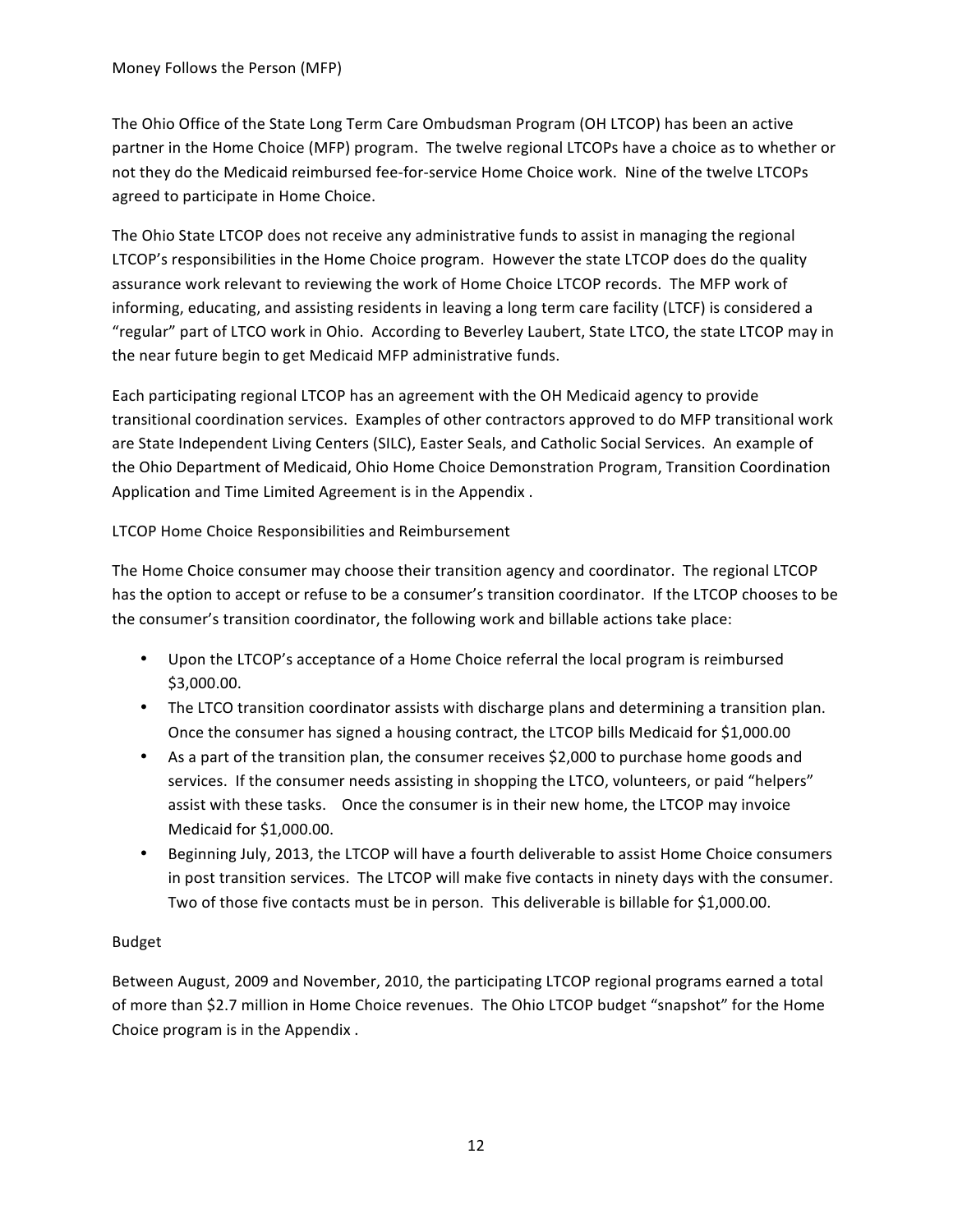### LTC Ombudsmen's Experience as a Transition Coordinator

It is very important for LTCO to know and be trained in the work of being a Transition Coordinator and Advocate. The Ohio Area Agency on Aging (AAA) #7 Regional LTCOP developed a PowerPoint as a training tool on the work of Home Care Transition Coordination Service. A copy of the presentation may be found in the Appendix.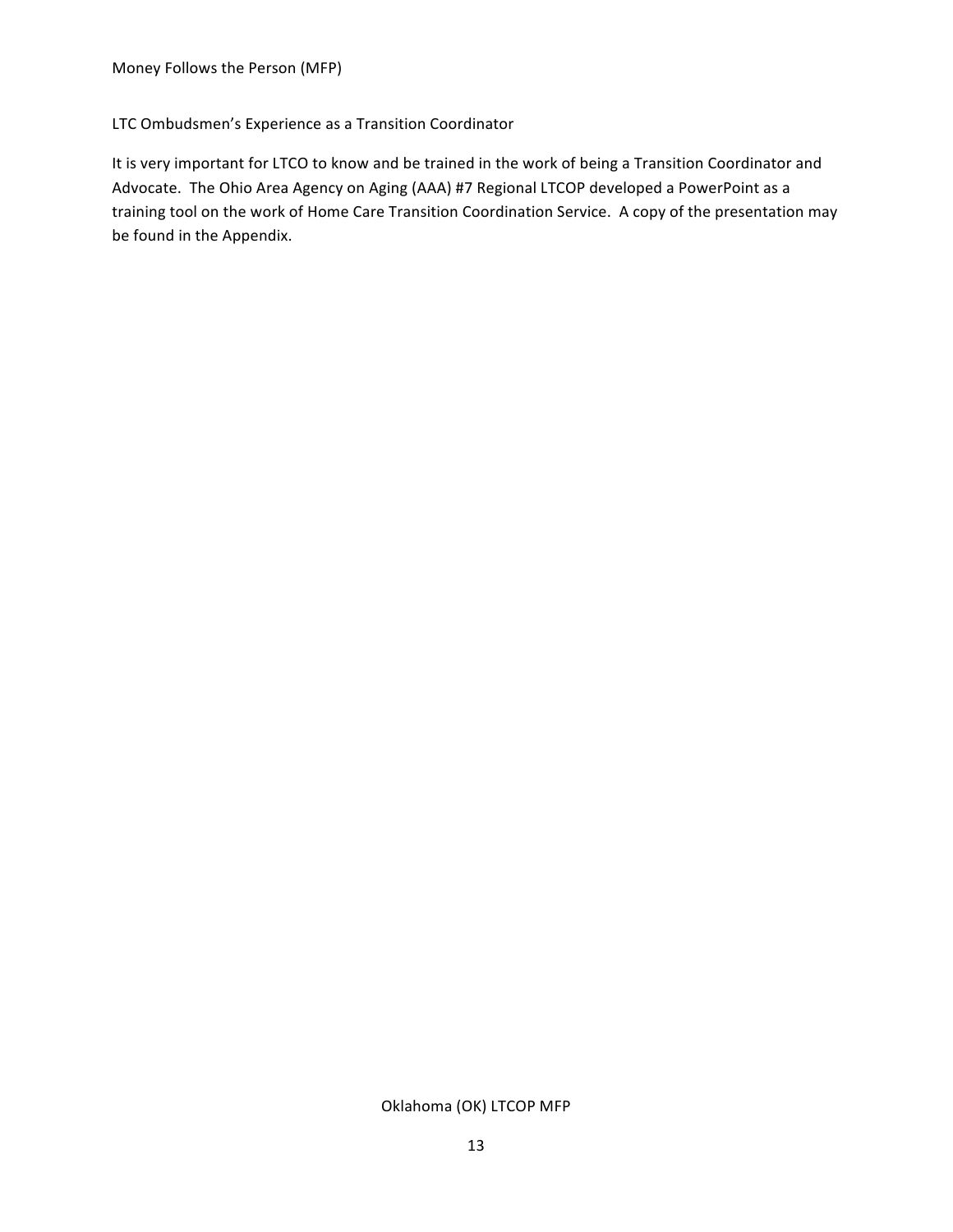The State of Oklahoma (OK) calls their MFP project " Living Choice." The OK Office of the State Long Term Care Ombudsman Program (LTCOP) had a contract with the OK Aging Disability Resource Center (ADRC) to provide education and information about Living Choice to long term care facilities (LTCF), residents of LTCFs, families, and the general public. The contract was for SFY 2011-2012. The LTCO are required to visit each Medicaid certified LTCF once a year to discuss Living Choice.

# Budget

The OK LTCOP received a total of \$60,000 annually for mileage expenses only. The Area Agencies on Aging (AAA) contractors for the LTCOPs invoiced the State Unit on Aging (SUA) for the mileage incurred for LTCO doing Living Choice activities. The SUA invoiced the OK Health Authority (Medicaid) for the money and then in-turn reimbursed the AAAs. The initial thought for allocating the money for mileage was that Oklahoma is very rural and is a large geographical state. For various reasons the budgeted amount of \$60,000 was not spent in the SFY 2011 and 2012. The LTCOP is using carry-over funds with verbal approval from the OK Health Authority. Discussions are under way for a re-negotiated contract with approval for expenditures other than just mileage. The LTCOP would like to have approval for expenditures such as: (1) actual time spent doing education and information sharing, (2) per diem for Living Choice training of LTCO, and (3) mileage.

# **Training**

LTCO supervisors were trained twice a year in in-person meetings about Living Choice. Volunteer Ombudsmen were also trained on Living Choice. Mileage to training events was reimbursed.

# Data

Living Choice activities are recorded in Ombudsmanager. Billing claims are matched against recorded Living Choice activities in Ombudsmanager. During the approved twenty-four (24) months period, the LTCOP conducted 2,141 Living Choice education and information sharing activities.

# Lessons Learned

The OK LTCOP recommends not limiting reimbursement to mileage expenses only. Other recommendations include: (1) limiting in-direct expenses charged by the AAAs, and (2) simplifying the invoicing and payment processes.